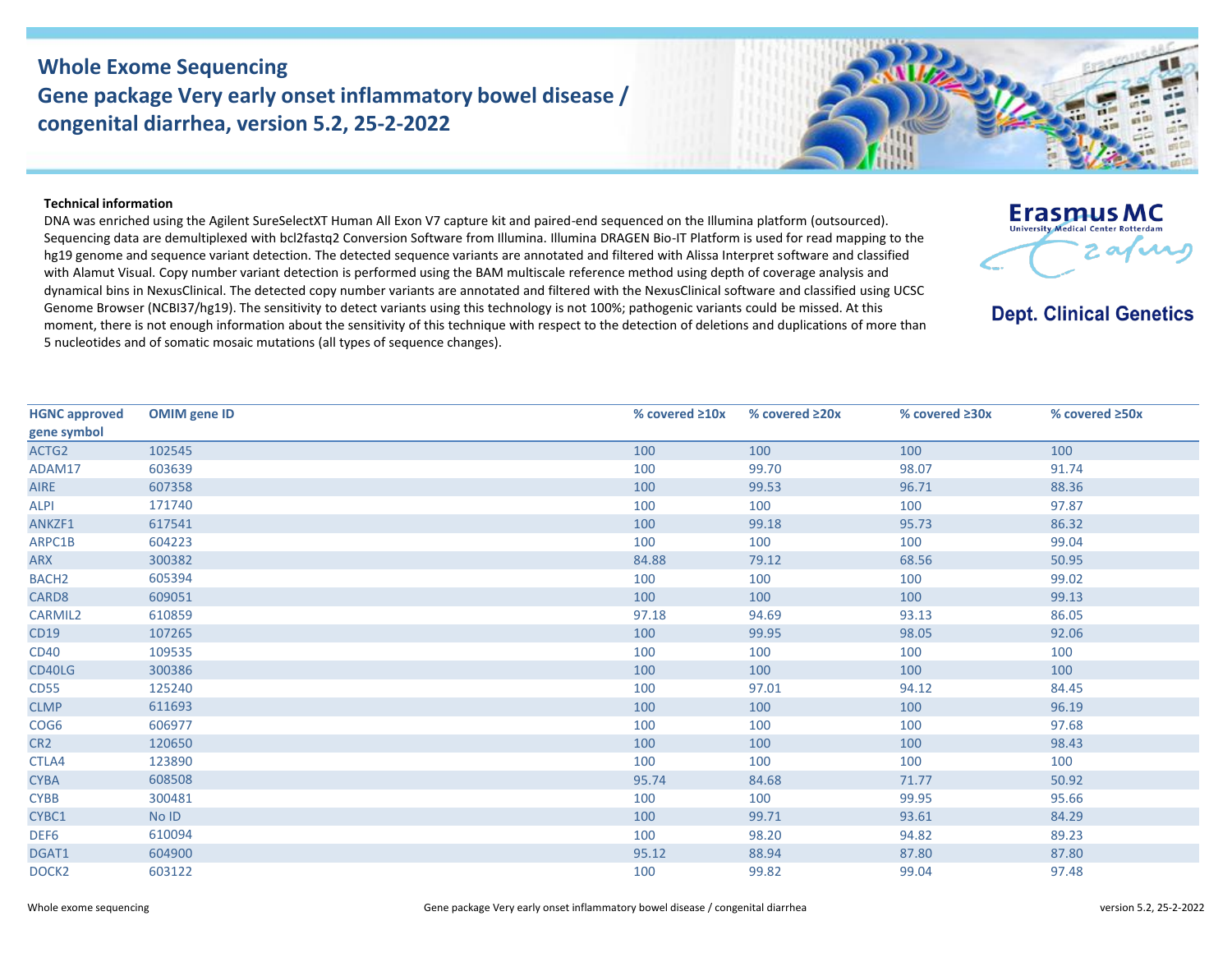| <b>HGNC approved</b> | <b>OMIM gene ID</b> | % covered $\geq 10x$ | % covered ≥20x | % covered ≥30x | % covered ≥50x |
|----------------------|---------------------|----------------------|----------------|----------------|----------------|
| gene symbol          |                     |                      |                |                |                |
| DOCK8                | 611432              | 100                  | 99.94          | 99.37          | 96.42          |
| DUOX2                | 606759              | 100                  | 97.73          | 96.13          | 90.83          |
| <b>EGFR</b>          | 131550              | 100                  | 100            | 98.97          | 96.26          |
| ELF4                 | 300775              | 100                  | 99.46          | 96.84          | 87.62          |
| <b>EPCAM</b>         | 185535              | 100                  | 100            | 98.35          | 91.44          |
| FOXP3                | 300292              | 100                  | 100            | 98.15          | 78.49          |
| GPIHBP1              | 612757              | 100                  | 100            | 100            | 96.44          |
| GUCY2C               | 601330              | 100                  | 100            | 99.68          | 97.69          |
| HPS1                 | 604982              | 100                  | 100            | 99.68          | 90.74          |
| HPS4                 | 606682              | 100                  | 100            | 100            | 96.66          |
| HPS6                 | 607522              | 100                  | 100            | 98.59          | 84.20          |
| <b>ICOS</b>          | 604558              | 100                  | 100            | 100            | 100            |
| <b>IKBKG</b>         | 300248              | 36.54                | 25.95          | 25.35          | 20.68          |
| <b>IL10</b>          | 124092              | 100                  | 100            | 100            | 100            |
| IL10RA               | 146933              | 100                  | 100            | 98.77          | 94.77          |
| IL10RB               | 123889              | 100                  | 95.38          | 93.54          | 90.04          |
| IL21                 | 605384              | 100                  | 100            | 98.98          | 88.82          |
| IL21R                | 605383              | 100                  | 100            | 100            | 97.58          |
| IL2RA                | 147730              | 100                  | 100            | 100            | 100            |
| IL2RB                | 146710              | 100                  | 100            | 98.85          | 93.62          |
| <b>ITCH</b>          | 606409              | 98.24                | 96.53          | 94.90          | 91.64          |
| ITGB2                | 600065              | 100                  | 98.31          | 95.32          | 83.70          |
| <b>LCT</b>           | 603202              | 100                  | 100            | 99.86          | 98.74          |
| <b>LRBA</b>          | 606453              | 100                  | 99.46          | 99.40          | 97.12          |
| MALT1                | 604860              | 95.96                | 92.09          | 90.24          | 89.69          |
| <b>MEFV</b>          | 608107              | 100                  | 100            | 99.57          | 94.81          |
| <b>MPI</b>           | 154550              | 100                  | 100            | 100            | 100            |
| <b>MVK</b>           | 251170              | 100                  | 100            | 100            | 96.15          |
| MYO5B                | 606540              | 100                  | 100            | 99.47          | 95.36          |
| NCF1                 | 608512              | 58.99                | 50.72          | 35.79          | 21.19          |
| NCF <sub>2</sub>     | 608515              | 100                  | 100            | 100            | 98.03          |
| NCF4                 | 601488              | 100                  | 100            | 99.22          | 84.51          |
| NEUROG3              | 604882              | 100                  | 100            | 97.51          | 91.99          |
| <b>NFKBIA</b>        | 164008              | 100                  | 100            | 100            | 95.52          |
| NLRC4                | 606831              | 100                  | 100            | 100            | 100            |
| NOD <sub>2</sub>     | 605956              | 100                  | 100            | 99.81          | 96.90          |
| <b>OTULIN</b>        | 615712              | 91.60                | 85.62          | 85.62          | 82.65          |
| PCSK1                | 162150              | 100                  | 100            | 100            | 97.83          |
| PLA2G4A              | 600522              | 100                  | 100            | 100            | 98.36          |
| PLCG <sub>2</sub>    | 600220              | 100                  | 100            | 100            | 96.79          |
| <b>PLVAP</b>         | 607647              | 100                  | 100            | 98.13          | 89.35          |
| <b>PNLIP</b>         | 246600              | 100                  | 100            | 100            | 98.26          |
| POLA1                | 312040              | 100                  | 100            | 99.02          | 92.76          |
| PTPN2                | 176887              | 100                  | 93.86          | 93.86          | 92.66          |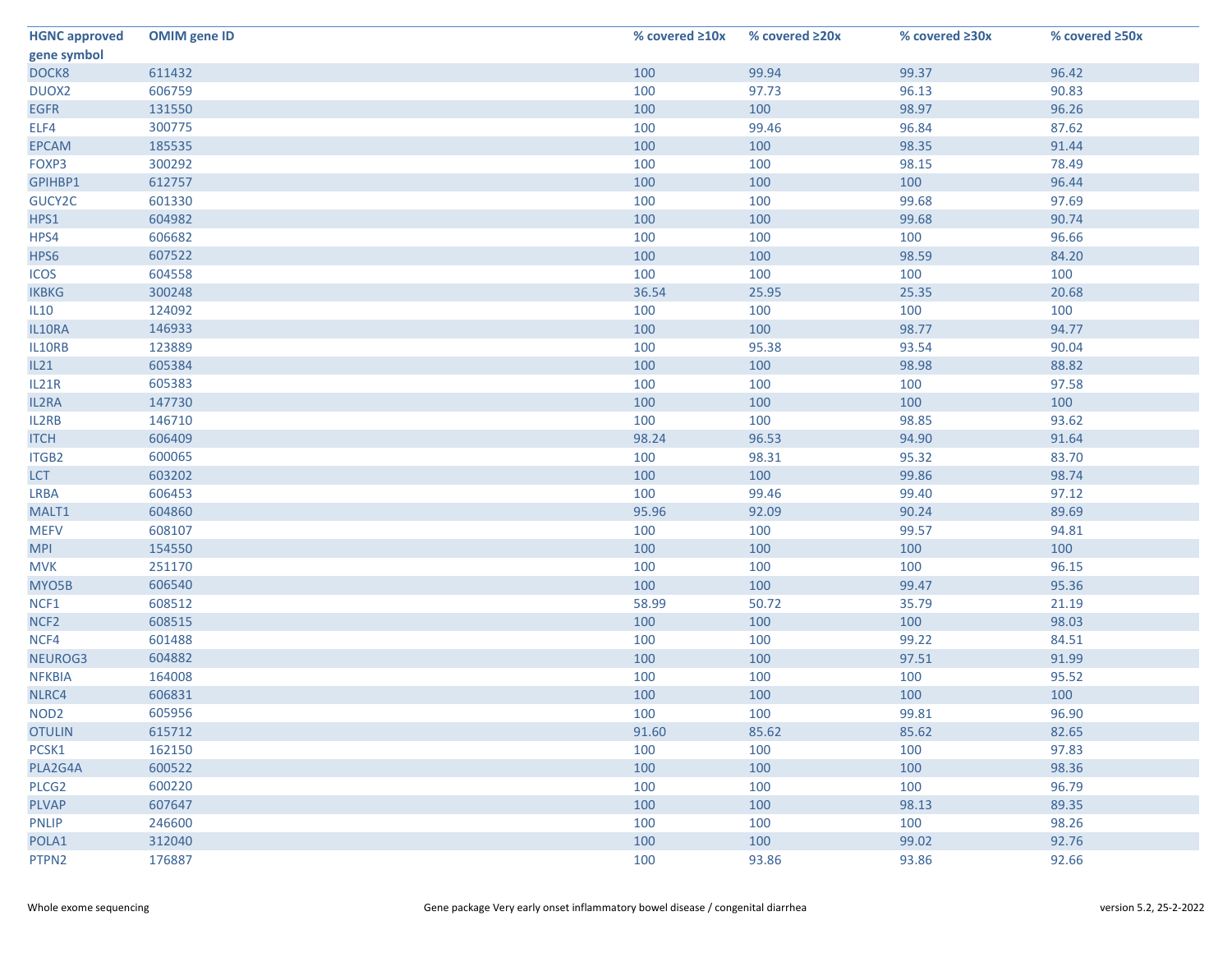| <b>HGNC approved</b>            | <b>OMIM gene ID</b> | % covered $\geq 10x$ | % covered ≥20x | % covered ≥30x | % covered ≥50x |
|---------------------------------|---------------------|----------------------|----------------|----------------|----------------|
| gene symbol                     |                     |                      |                |                |                |
| RAC <sub>2</sub>                | 602049              | 100                  | 100            | 100            | 98.85          |
| RFX6                            | 612659              | 100                  | 100            | 100            | 98.48          |
| RIPK1                           | 603453              | 100                  | 100            | 100            | 95.68          |
| SAR1B                           | 607690              | 100                  | 96.36          | 87.96          | 87.96          |
| SH2D1A                          | 300490              | 100                  | 100            | 100            | 100            |
| <b>SI</b>                       | 609845              | 100                  | 99.60          | 97.21          | 92.96          |
| SKIV2L                          | 600478              | 100                  | 100            | 99.13          | 93.93          |
| <b>SLC10A2</b>                  | 601295              | 100                  | 100            | 100            | 98.54          |
| <b>SLC26A3</b>                  | 126650              | 100                  | 100            | 100            | 99.74          |
| SLC <sub>2</sub> A <sub>2</sub> | 138160              | 100                  | 100            | 100            | 99.33          |
| <b>SLC37A4</b>                  | 602671              | 99.87                | 99.87          | 99.42          | 96.62          |
| <b>SLC39A4</b>                  | 607059              | 100                  | 100            | 100            | 100            |
| SLC5A1                          | 182380              | 100                  | 100            | 100            | 96.95          |
| SLC7A7                          | 603593              | 100                  | 100            | 100            | 99.01          |
| SLC9A3                          | 182307              | 100                  | 98.79          | 96.66          | 88.37          |
| SPINT2                          | 605124              | 100                  | 100            | 96.65          | 85.66          |
| STAT1                           | 600555              | 99.29                | 97.09          | 97.09          | 96.54          |
| STAT3                           | 102582              | 100                  | 100            | 100            | 95.99          |
| STAT5B                          | 604260              | 100                  | 99.03          | 96.66          | 89.84          |
| STX3                            | 600876              | 100                  | 100            | 98.13          | 95.31          |
| STXBP2                          | 601717              | 100                  | 97.40          | 91.65          | 77.53          |
| TCN <sub>2</sub>                | 613441              | 100                  | 100            | 100            | 95.04          |
| TGFB1                           | 190180              | 100                  | 100            | 100            | 99.69          |
| TMPRSS15                        | 606635              | 98.78                | 92.07          | 88.28          | 87.21          |
| <b>TNFAIP3</b>                  | 191163              | 100                  | 100            | 99.80          | 98.30          |
| TNFRSF13B                       | 604907              | 100                  | 100            | 98.88          | 90.14          |
| TNFRSF13C                       | 606269              | 91.42                | 67.57          | 59.97          | 51.47          |
| TOM1                            | 604700              | 100                  | 100            | 100            | 98.26          |
| TRIM22                          | 606559              | 100                  | 100            | 99.60          | 93.15          |
| TTC37                           | 614589              | 100                  | 100            | 100            | 98.95          |
| TTC7A                           | 609332              | 100                  | 100            | 99.67          | 92.91          |
| <b>TYMP</b>                     | 131222              | 100                  | 100            | 97.96          | 83.49          |
| <b>WAS</b>                      | 300392              | 100                  | 99.86          | 94.70          | 77.23          |
| WIPF1                           | 602357              | 100                  | 98.61          | 97.34          | 83.73          |
| WNT2B                           | 601968              | 100                  | 100            | 100            | 97.34          |
| <b>XIAP</b>                     | 300079              | 100                  | 100            | 100            | 93.11          |
| ZAP70                           | 176947              | 100                  | 100            | 98.52          | 93.32          |

- OMIM release used: 18-2-2021

- The statistics above are based on a set of 104 samples

- % Covered 10x , 20x, 30x and 50x describes the percentage of a gene's coding sequence (±10bp flanking introns) that is covered at least 10x, 20x, 30x or 50x